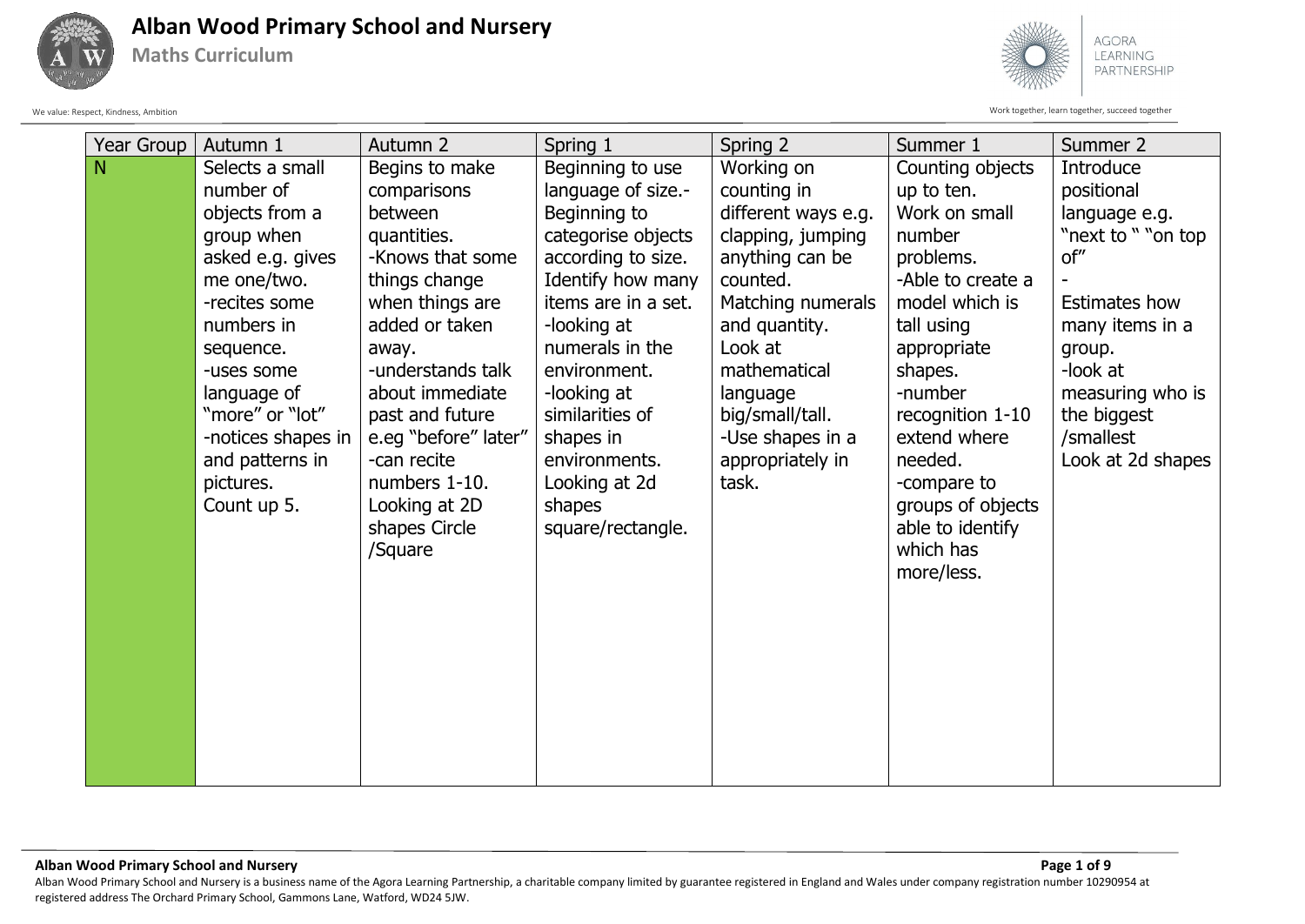

**Maths Curriculum**



We value: Respect, Kindness, Ambition Work together, learn together, succeed together

| R | -Recognising<br>numerals to 5.<br>-Counting to 10<br>-Comparing two<br>groups of objects.<br>-To use language<br>of 'more' and<br>'fewer'.<br>-Representing<br>numbers<br>-Positional<br>language<br>-Names of 2D<br>shapes.<br>-To select a<br>particular named<br>shape.<br>-Comparing the<br>length and height<br>of 2 or 3 objects. | -To match numeral<br>and quantity to 10.<br>- Find one more<br>and one less than<br>a group of up to<br>10 objects.<br>-To count an<br>irregular<br>arrangement of up<br>to 10 objects.<br>-To begin to use<br>mathematical<br>terms to describe<br>2D shapes.<br>-To order and<br>sequence familiar<br>events.<br>To order two or<br>three items by<br>weight and<br>capacity. | -To select the<br>correct numeral to<br>represent 1 to 10<br>objects.<br>-To find the total<br>of two groups.<br>-To begin to use<br>vocabulary around<br>addition.<br>-To begin to count<br>beyond 10.<br>-To begin to name<br>3D shapes.<br>-To use common<br>shapes to build<br>models.<br>-To begin to use<br>everyday language<br>related to money.<br>-To estimate how<br>many objects they<br>see and check by<br>counting. | -To use vocabulary<br>involved in<br>addition and<br>subtraction.<br>-To count up to 20<br>objects.<br>-To find one more<br>and one less.<br>- To name 3D<br>shapes.<br>-Describing 3D<br>shapes.<br>-Everyday<br>language related<br>to time (O'clock).<br>-To measure short<br>periods of time in<br>simple ways.<br>-To recognise,<br>create and<br>describe patterns. | -To begin to<br>solve doubling<br>problems.<br>-To begin to<br>solve halving<br>problems.<br>-To recognise<br>numerals to 20<br>and place them in<br>order.<br>-To add and<br>subtract one digit<br>numbers.<br>-To explore<br>characteristics of<br>everyday objects.<br>-To use everyday<br>language to talk<br>about size,<br>weight, capacity,<br>position,<br>distance. | -To use time<br>language (half<br>past).<br>-To recognise<br>number bonds to<br>10.<br>-To say one more<br>and one less than<br>a given number<br>to 20.<br>-To form numbers<br>to 10 correctly.<br>-To estimate.<br>-To count in 10s.<br>-Tens and units<br>-Sharing<br>problems. |
|---|-----------------------------------------------------------------------------------------------------------------------------------------------------------------------------------------------------------------------------------------------------------------------------------------------------------------------------------------|---------------------------------------------------------------------------------------------------------------------------------------------------------------------------------------------------------------------------------------------------------------------------------------------------------------------------------------------------------------------------------|------------------------------------------------------------------------------------------------------------------------------------------------------------------------------------------------------------------------------------------------------------------------------------------------------------------------------------------------------------------------------------------------------------------------------------|---------------------------------------------------------------------------------------------------------------------------------------------------------------------------------------------------------------------------------------------------------------------------------------------------------------------------------------------------------------------------|------------------------------------------------------------------------------------------------------------------------------------------------------------------------------------------------------------------------------------------------------------------------------------------------------------------------------------------------------------------------------|------------------------------------------------------------------------------------------------------------------------------------------------------------------------------------------------------------------------------------------------------------------------------------|
|   |                                                                                                                                                                                                                                                                                                                                         |                                                                                                                                                                                                                                                                                                                                                                                 |                                                                                                                                                                                                                                                                                                                                                                                                                                    |                                                                                                                                                                                                                                                                                                                                                                           |                                                                                                                                                                                                                                                                                                                                                                              |                                                                                                                                                                                                                                                                                    |

**Alban Wood Primary School and Nursery Page 2 of 9** Alban Wood Primary School and Nursery is a business name of the Agora Learning Partnership, a charitable company limited by guarantee registered in England and Wales under company registration number 10290954 at registered address The Orchard Primary School, Gammons Lane, Watford, WD24 5JW.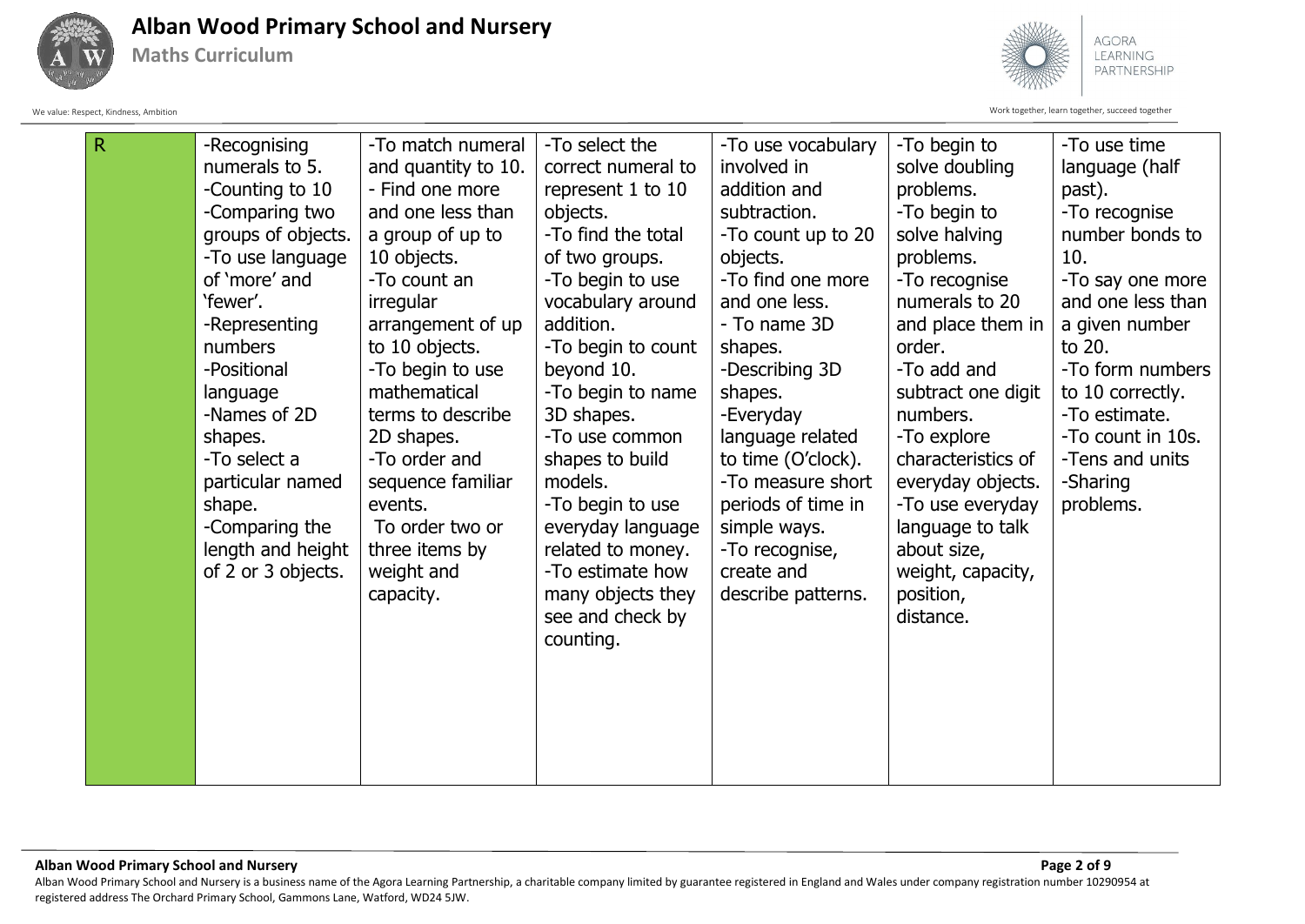

**Maths Curriculum**



We value: Respect, Kindness, Ambition Work together, learn together, succeed together

|  | Place value within   | Number bonds to     | Addition and       | Measurement,        | Multiplication and  | Place value,       |
|--|----------------------|---------------------|--------------------|---------------------|---------------------|--------------------|
|  | 10                   | 10                  | subtraction within | comparing lengths,  | division, counting  | numbers to 100,    |
|  | Sorting and          | Comparing number    | 20                 | comparing heights,  | in 2s, counting in  | counting forwards  |
|  | counting objects     | bonds               | Adding 10,         | measuring in non-   | 5s, counting in     | and backwards      |
|  | Counting             | Adding together     | subtraction 10,    | standard units,     | 10s, making         | within 100,        |
|  | forwards and         | Addition using      | Subtraction        | introducing the     | equal groups,       | introducing the    |
|  | backwards            | number bonds        | crossing 10s       | ruler and           | adding equal        | 100 square,        |
|  | One more, one        | Subtraction, taking | Place value within | measuring in        | groups, making      | partitioning       |
|  | less                 | away by crossing    | 50, tens and ones, | standard units,     | arrays, making      | numbers,           |
|  | Comparing            | out                 | ordering and       | adding and          | equal groups $-$    | ordering and       |
|  | numbers,             | Introduce the       | comparing          | subtracting lengths | grouping and        | comparing          |
|  | introducing $\lt$ >  | subtraction symbol  | numbers within 50, | Weight and          | sharing             | numbers            |
|  | and $=$ signs        | Subtraction - find  | counting in 2s,    | volume, measuring   | Fractions, making   | Money,             |
|  | Ordering objects     | a part and          | counting in 5s     | mass, comparing     | half, finding half, | recognising coins, |
|  | and numbers          | breaking apart,     |                    | mass, measuring     | making a quarter,   | counting in coins  |
|  | Ordinal numbers      | subtraction $-$     |                    | capacity,           | finding a quarter   | Time, before and   |
|  | Part whole model     | counting back,      |                    | comparing capacity  | Geometry and        | after, on the      |
|  | Addition symbol      | comparing addition  |                    |                     | position,           | hour, on the half  |
|  | <b>Fact families</b> | and subtraction     |                    |                     | describing turns,   | hour, writing      |
|  |                      | statements          |                    |                     | describing          | time, comparing    |
|  |                      | Geometry and        |                    |                     | position            | time               |
|  |                      | shapes, property    |                    |                     |                     |                    |
|  |                      | Geometry and        |                    |                     |                     |                    |
|  |                      | shapes, property    |                    |                     |                     |                    |
|  |                      | of 2D and 3D        |                    |                     |                     |                    |
|  |                      | shapes              |                    |                     |                     |                    |
|  |                      | Place value within  |                    |                     |                     |                    |
|  |                      | 20, comparing and   |                    |                     |                     |                    |
|  |                      | order numbers to    |                    |                     |                     |                    |
|  |                      | 20                  |                    |                     |                     |                    |

#### **Alban Wood Primary School and Nursery Page 3 of 9** Alban Wood Primary School and Nursery is a business name of the Agora Learning Partnership, a charitable company limited by guarantee registered in England and Wales under company registration number 10290954 at registered address The Orchard Primary School, Gammons Lane, Watford, WD24 5JW.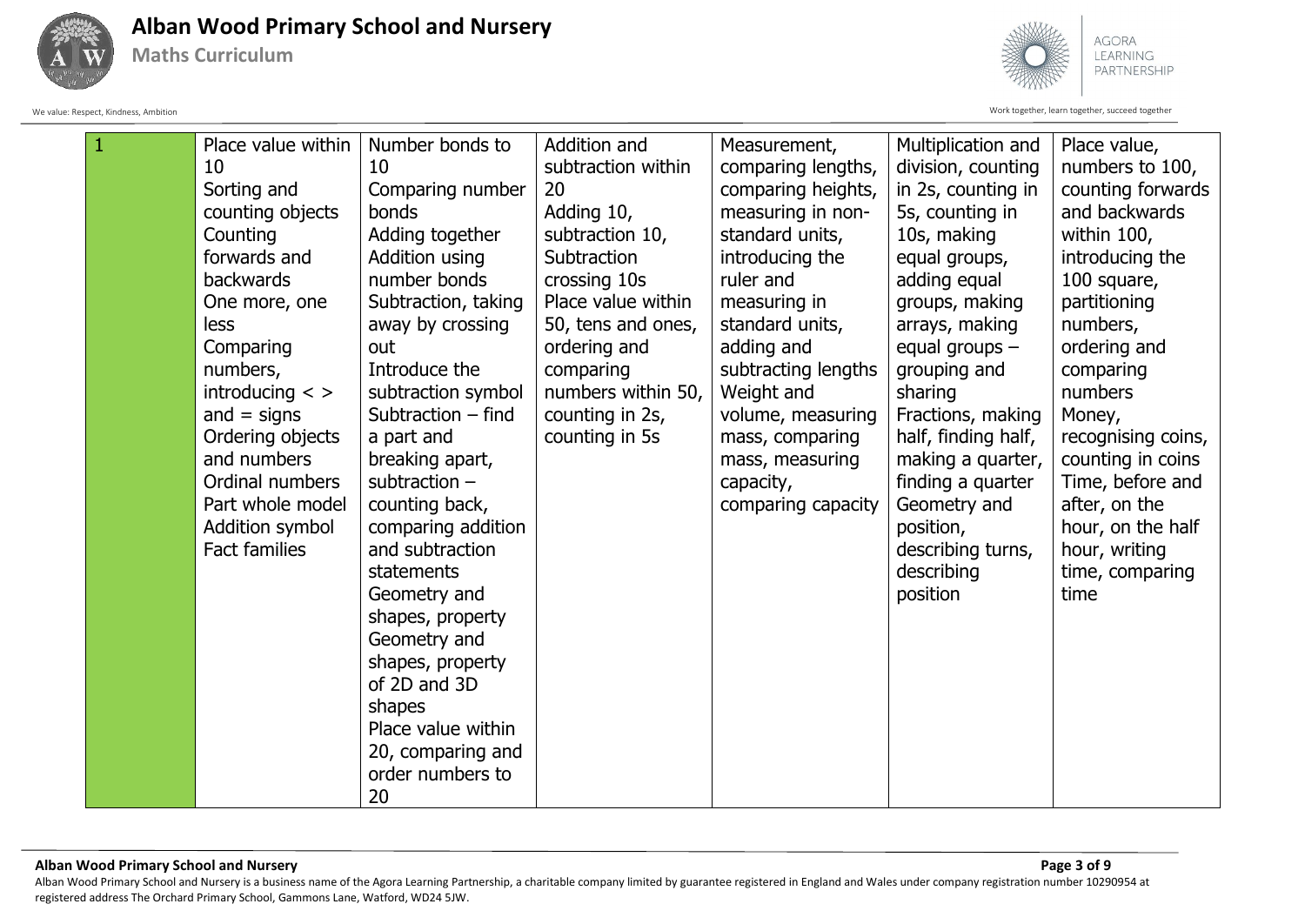

**Maths Curriculum**





| $\overline{2}$ | Place value,       | Addition and        | Multiplication and   | Properties of       | Length and       | Time, o'clock and  |
|----------------|--------------------|---------------------|----------------------|---------------------|------------------|--------------------|
|                | counting forwards  | subtraction (cont.) | division, make       | shapes, recognise,  | height, compare  | half past, quarter |
|                | and backwards      | subtract a 1 digit  | equal groups,        | draw and make 2D    | and order length | past and quarter   |
|                | within 20 and 50,  | number from a 2     | making arrays,       | and 3D shapes,      | and height,      | to, time to 5      |
|                | tens and ones,     | digit number,       | multiplication using | count vertices and  | measure length   | minutes, writing   |
|                | reading and        | adding two 2 digit  | x symbol, making     | sides on 2D         | and height       | time, hours and    |
|                | writing numbers    | numbers, not        | doubles, 2, 5, and   | shapes, make        | Position and     | days, finding and  |
|                | to 100, using a    | crossing and        | 10 times table,      | patterns with       | direction,       | comparing          |
|                | place value chart, | crossing the tens,  | making equal         | shapes, lines of    | describing       | intervals of time  |
|                | comparing          | subtract a 1 digit  | $groups - sharing$   | symmetry, count     | position,        | Mass, capacity     |
|                | objects and        | number from a 2     | and grouping,        | vertices, faces and | describing       | and temperature,   |
|                | numbers,           | digit number not    | divide by 2, 5 and   | edges on 3D         | movement and     | measuring mass     |
|                | counting in 2s,    | crossing and        | 10                   | shapes, sort 3D     | turns            | in grams and       |
|                | 5s, 10s and 3s     | crossing the tens,  | Statistics, making   | shapes              |                  | kilograms,         |
|                | Addition and       | adding three 1      | tally charts,        |                     |                  | measuring          |
|                | subtraction,       | digit numbers       | drawing and          |                     |                  | capacity in        |
|                | number bonds to    | Money, recognising  | interpreting         |                     |                  | millilitres and    |
|                | 20, bonds to 100   | coins and notes,    | pictograms, block    |                     |                  | litres, comparing  |
|                | using related      | making the same     | diagrams             |                     |                  | mass and           |
|                | facts, ten more    | amount,             |                      |                     |                  | capacity,          |
|                | ten less, add and  | comparing money,    |                      |                     |                  | temperature        |
|                | subtract tens      | finding totals and  |                      |                     |                  |                    |
|                |                    | change              |                      |                     |                  |                    |
|                |                    |                     |                      |                     |                  |                    |
|                |                    |                     |                      |                     |                  |                    |
|                |                    |                     |                      |                     |                  |                    |
|                |                    |                     |                      |                     |                  |                    |
|                |                    |                     |                      |                     |                  |                    |
|                |                    |                     |                      |                     |                  |                    |
|                |                    |                     |                      |                     |                  |                    |

**Alban Wood Primary School and Nursery Page 4 of 9** Alban Wood Primary School and Nursery is a business name of the Agora Learning Partnership, a charitable company limited by guarantee registered in England and Wales under company registration number 10290954 at registered address The Orchard Primary School, Gammons Lane, Watford, WD24 5JW.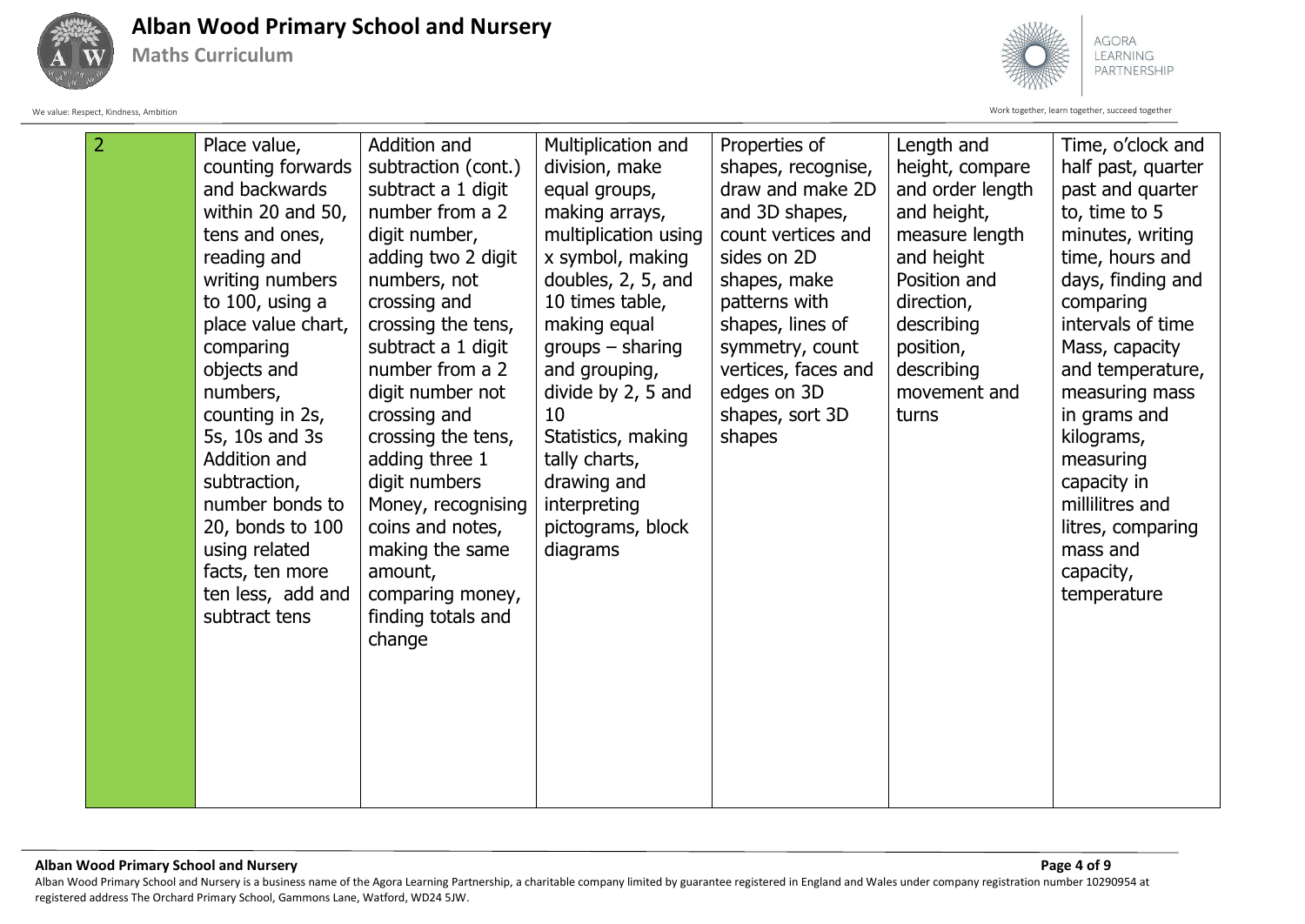

**Maths Curriculum**



We value: Respect, Kindness, Ambition Work together, learn together, succeed together

| 3 | Place Value -     | Multiplication and  | Multiplication and       | Length and          | Fractions -         | Geometry           |
|---|-------------------|---------------------|--------------------------|---------------------|---------------------|--------------------|
|   | Numbers to one    | Division $-$        | Division -               | perimeter -         | tenths, tenths as   | (Properties of     |
|   | thousand,         | multiplication with | consolidate the 2,       | equivalent lengths  | decimals,           | shapes) $-$ turns  |
|   | Hundreds, tens    | equal groups,       | 4 and 8 times            | $(mm, cm and m)$ ,  | fractions of a set  | and angles, right  |
|   | and ones,         | using the x         | tables, comparing        | comparing, adding   | of objects,         | angles in shapes,  |
|   | Number line to    | symbol, recap the   | and related              | and subtracting     | equivalent          | comparing          |
|   | 100 and 1000,     | $2, 5$ and 10 times | calculations,            | lengths, measure    | fractions,          | angles, horizontal |
|   | Find 1, 10 and    | table, Recap        | multiply a 2 digit       | and calculate       | comparing and       | and vertical,      |
|   | 100 more or less, | division by sharing | number by a 1            | perimeter           | ordering            | parallel and       |
|   | Comparing         | and grouping,       | digit number,            | Fractions - recap   | fractions, adding   | perpendicular,     |
|   | objects and       | Recap dividing by   | dividing a 2 digit       | quarters, thirds,   | fractions           | recognising and    |
|   | numbers, Count    | 2, 5 and 10,        | number by a 1            | equivalence of half | Measurement         | describing 2D and  |
|   | in 50s            | Multiply and divide | digit number,            | and two quarters,   | (Time) – Recap      | 3D shapes          |
|   | Addition and      | by 3, multiply and  | dividing $1000$ by $2$ , | counting in         | o'clock, half past, | Mass and           |
|   | subtraction $-$   | divide by 4,        | 4, 5 and 10 equal        | fractions           | quarter to and      | capacity $-$       |
|   | adding and        | multiply and divide | parts, dividing with     |                     | quarter past,       | measure and        |
|   | subtracting       | by $8$              | remainders, scaling      |                     | months and          | compare mass,      |
|   | multiples of 100, |                     | Money -                  |                     | years, hours in a   | add and subtract   |
|   | adding and        |                     | converting pounds        |                     | day, telling time   | mass, measure      |
|   | subtracting a 1   |                     | and pence, adding        |                     | to the minute,      | and compare        |
|   | digit number or a |                     | and subtracting          |                     | using am and        | capacity, add and  |
|   | 2 digit number to |                     | money, finding           |                     | pm, 24 hour clock   | subtract capacity, |
|   | a 3 digit number  |                     | change                   |                     |                     | temperature        |
|   | crossing tens,    |                     | Statistics – recap       |                     |                     |                    |
|   | adding and        |                     | tally charts and         |                     |                     |                    |
|   | subtraction 100s, |                     | pictograms,              |                     |                     |                    |
|   | spot the pattern  |                     | drawing bar              |                     |                     |                    |
|   |                   |                     | charts, tables           |                     |                     |                    |
|   |                   |                     |                          |                     |                     |                    |
|   |                   |                     |                          |                     |                     |                    |

### **Alban Wood Primary School and Nursery Page 5 of 9** Alban Wood Primary School and Nursery is a business name of the Agora Learning Partnership, a charitable company limited by guarantee registered in England and Wales under company registration number 10290954 at registered address The Orchard Primary School, Gammons Lane, Watford, WD24 5JW.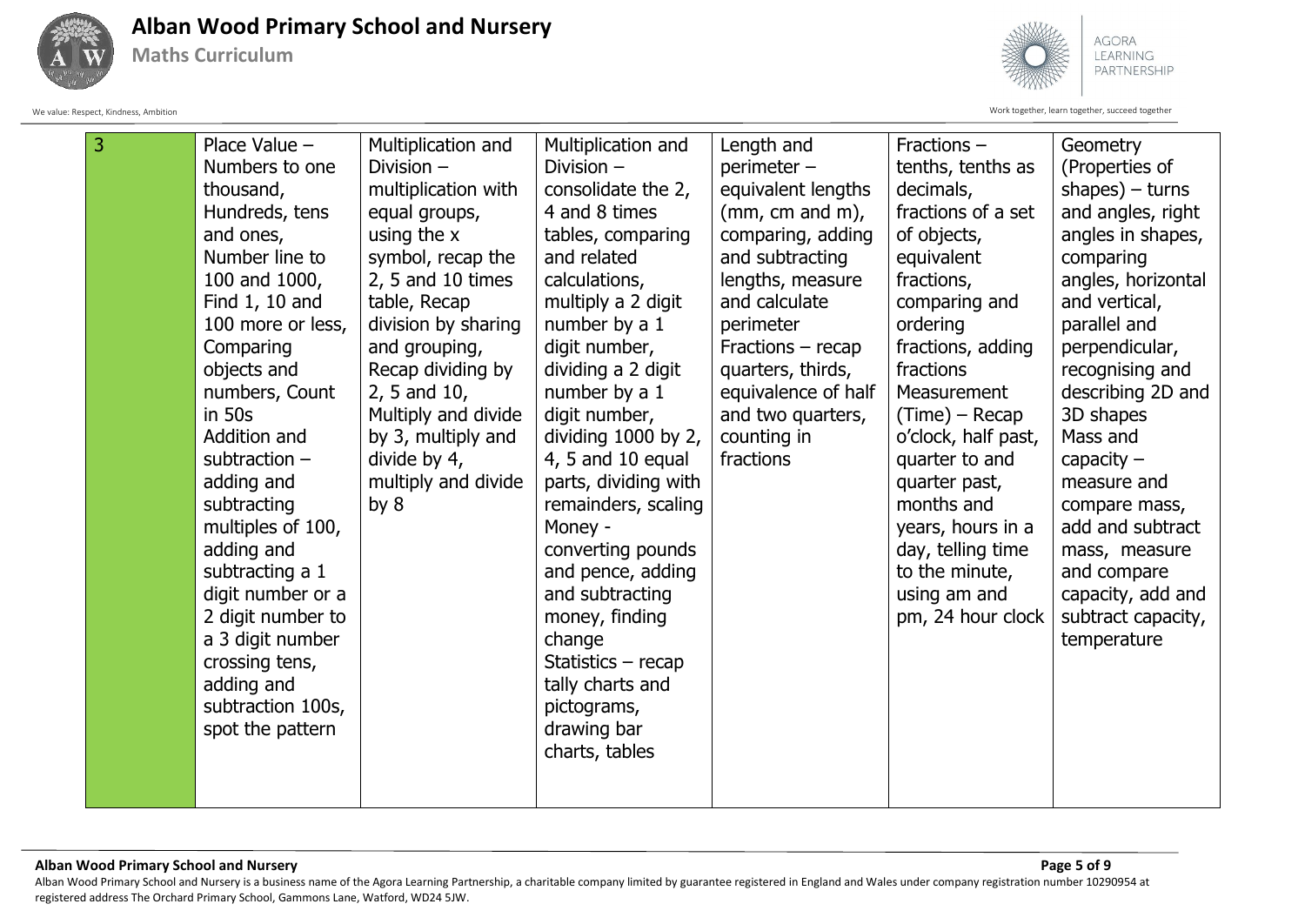

**Maths Curriculum**



We value: Respect, Kindness, Ambition Work together, learn together, succeed together

| $\overline{4}$ | Place Value -     | Length and          | Multiplication and   | Fractions - recap    | Decimals-          | Statistics $-$   |
|----------------|-------------------|---------------------|----------------------|----------------------|--------------------|------------------|
|                | numbers to 1000,  | perimeter -         | Division $-11$ and   | tenths, equivalent   | making a whole,    | interpreting     |
|                | rounding to       | equivalent lengths, | 12 times tables,     | fractions, fractions | writing decimals,  | charts,          |
|                | nearest 10 and    | kilometres,         | multiplying 3        | greater than 1,      | comparing and      | comparison, sum  |
|                | 100, counting in  | perimeter on a      | numbers, factor      | counting in          | ordering           | and difference,  |
|                | 1000s,            | grid, perimeter of  | pairs, efficient     | fractions, adding    | decimals,          | line graphs      |
|                | partitioning, 1s, | a rectangle,        | multiplication,      | and subtraction      | rounding           | Properties of    |
|                | 10s, 100s and     | perimeter or        | written methods,     | fractions,           | decimals, halves   | shapes $-$ recap |
|                | 1000s, comparing  | rectilinear shapes  | dividing 2 digits by | subtracting from     | and quarters       | angles,          |
|                | and ordering 4    | Multiplication and  | 1 digit, dividing 3  | wholes, fractions    | Money $-$ pounds   | identifying      |
|                | digit numbers,    | Division $-$        | digits by 1 digit    | of a set,            | and pence,         | angles,          |
|                | counting in 25s,  | multiplying and     | Area $-$ what is     | calculating          | ordering and       | comparing and    |
|                | negative          | dividing by 10 and  | area? Counting       | fractions of a       | comparing          | ordering angles, |
|                | numbers, roman    | 100, multiplying by | squares, making      | quantity             | money,             | triangles,       |
|                | numerals          | 1 and $0$ ,         | shapes, comparing    | Decimals $-$ tenths  | estimating         | quadrilaterals,  |
|                | Addition and      | multiplying and     | area                 | as decimals, tenths  | money, 4           | symmetry,        |
|                | subtraction $-$   | dividing by 3,      |                      | on a place value     | operations with    | completing a     |
|                | adding two 3      | multiplying and     |                      | grid, tenths on a    | money              | symmetrical      |
|                | digit numbers,    | dividing by 6,      |                      | number line,         | $Time - recap$     | figure           |
|                | adding two 4      | multiplying and     |                      | dividing 1 digit by  | telling time to    |                  |
|                | digit numbers,    | dividing by 9,      |                      | 10, dividing 2       | minute, recap      |                  |
|                | subtracting 3     | multiplying and     |                      | digits by 10,        | using am and       |                  |
|                | digit number      | dividing by 7       |                      | hundredths as        | pm, recap 24       |                  |
|                | from another 3    |                     |                      | decimals, dividing   | hour clock, hours, |                  |
|                | digit number,     |                     |                      | 1 or 2 digits by 10  | minutes and        |                  |
|                | subtracting a 4   |                     |                      |                      | seconds, years,    |                  |
|                | digit number      |                     |                      |                      | months, weeks      |                  |
|                | from another 4    |                     |                      |                      | and days,          |                  |
|                | digit number with |                     |                      |                      | analogue to        |                  |
|                | more than one     |                     |                      |                      | digital 12 and 24  |                  |
|                | exchange,         |                     |                      |                      | hour               |                  |

# **Alban Wood Primary School and Nursery Page 6 of 9**

Alban Wood Primary School and Nursery is a business name of the Agora Learning Partnership, a charitable company limited by guarantee registered in England and Wales under company registration number 10290954 at registered address The Orchard Primary School, Gammons Lane, Watford, WD24 5JW.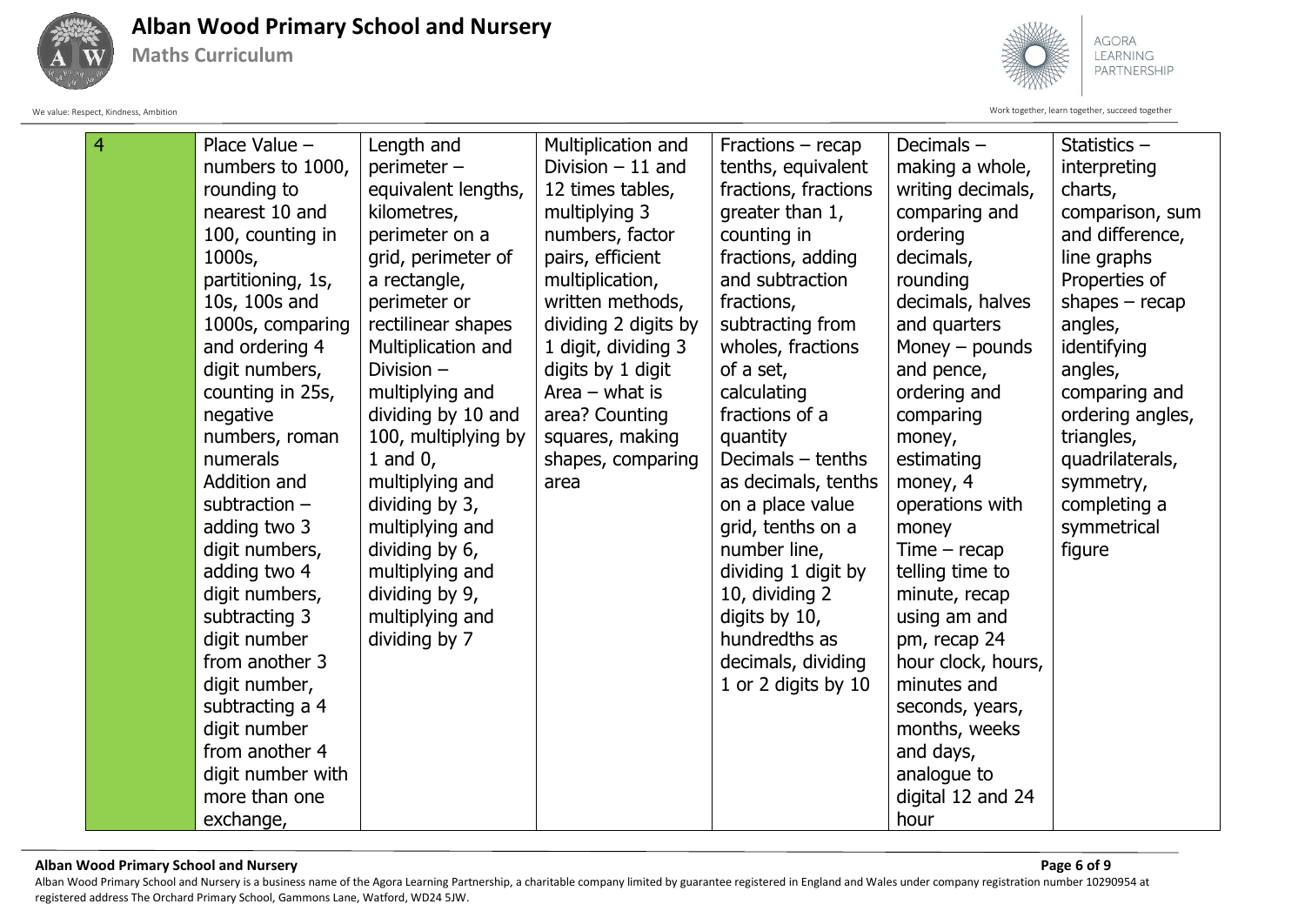

**Maths Curriculum**



We value: Respect, Kindness, Ambition Work together, learn together, succeed together

|   | efficient<br>subtractions,<br>estimating<br>answers                                                                                                                                                                                                                                                                                                                                                                                                        |                                                                                                                                                                                                                                                                                                                                                            |                                                                                                                                                                                                                                                                                                                                                                                                                                                                                                                                              |                                                                                                                                                                                                                                                                            |                                                                                                                                                                                                                                                                                                                                                                                                                                                    |                                                                                                                                                                                                                                                                                                                                                                        |
|---|------------------------------------------------------------------------------------------------------------------------------------------------------------------------------------------------------------------------------------------------------------------------------------------------------------------------------------------------------------------------------------------------------------------------------------------------------------|------------------------------------------------------------------------------------------------------------------------------------------------------------------------------------------------------------------------------------------------------------------------------------------------------------------------------------------------------------|----------------------------------------------------------------------------------------------------------------------------------------------------------------------------------------------------------------------------------------------------------------------------------------------------------------------------------------------------------------------------------------------------------------------------------------------------------------------------------------------------------------------------------------------|----------------------------------------------------------------------------------------------------------------------------------------------------------------------------------------------------------------------------------------------------------------------------|----------------------------------------------------------------------------------------------------------------------------------------------------------------------------------------------------------------------------------------------------------------------------------------------------------------------------------------------------------------------------------------------------------------------------------------------------|------------------------------------------------------------------------------------------------------------------------------------------------------------------------------------------------------------------------------------------------------------------------------------------------------------------------------------------------------------------------|
| 5 | Place Value -<br>recap 1000s,<br>100s, 10s, 1s,<br>10,000s,<br>rounding to 10,<br>100 and 1000,<br>numbers to<br>100,000,<br>comparing and<br>ordering numbers<br>to 100,000,<br>numbers to one<br>million, negative<br>numbers, roman<br>numerals<br>Addition and<br>subtraction $-$<br>adding and<br>subtracting whole<br>numbers with 4<br>or more numbers<br>with exchanging,<br>rounding to<br>estimate and<br>approximate,<br>inverse<br>operations, | Multiplication and<br>$division -$<br>multiples, factors,<br>common factors,<br>prime numbers,<br>square numbers,<br>cube numbers,<br>multiplying and<br>dividing by 10, 100<br>and 1000,<br>multiples of 10,<br>100 and 1000<br>Perimeter and area<br>- measure and<br>calculate<br>perimeter, area of<br>compound shapes,<br>area of irregular<br>shapes | Multiplication and<br>$division -$<br>multiplying 4 digit<br>number by a 1<br>digit number,<br>multiplying 2 digits<br>by 2 digits,<br>multiplying 3 digits<br>by 2 digits,<br>multiplying 4 digits<br>by 2 digits,<br>dividing $2, 3$ and $4$<br>digits by 1 digit,<br>dividing with<br>remainders<br>Fractions -<br>fractions greater<br>than 1, improper<br>fractions to mixed<br>numbers, mixed<br>numbers to<br>improper fractions,<br>compare and order<br>fractions less than<br>1, compare and<br>order fractions<br>greater than 1, | Decimals and<br>percentages -<br>decimals to 2dp,<br>decimals as<br>fractions,<br>thousandths,<br>thousandths as<br>decimals, rounding<br>decimals, ordering<br>and comparing<br>decimals,<br>understanding<br>percentages,<br>percentages as<br>fractions and<br>decimals | Decimals-<br>adding and<br>subtraction<br>decimals within 1,<br>complements to<br>1, adding<br>decimals crossing<br>1, adding and<br>subtracting<br>decimals with the<br>same number of<br>decimal places,<br>adding and<br>subtracting<br>decimals with<br>different number<br>of decimal places,<br>adding and<br>subtracting<br>wholes and<br>decimals, decimal<br>sequences,<br>multiplying and<br>dividing decimals<br>by 10, 100 and<br>1000 | Position and<br>$direction -$<br>drawing on a<br>grip, position in<br>the first quadrant,<br>translation,<br>translation with<br>coordinates,<br>reflection,<br>reflection with<br>coordinates<br>Converting units<br>- kilograms and<br>kilometres,<br>millimetres and<br>millilitres, metric<br>units, imperial<br>units, converting<br>units of time,<br>timetables |

**Alban Wood Primary School and Nursery Page 7 of 9** Alban Wood Primary School and Nursery is a business name of the Agora Learning Partnership, a charitable company limited by guarantee registered in England and Wales under company registration number 10290954 at registered address The Orchard Primary School, Gammons Lane, Watford, WD24 5JW.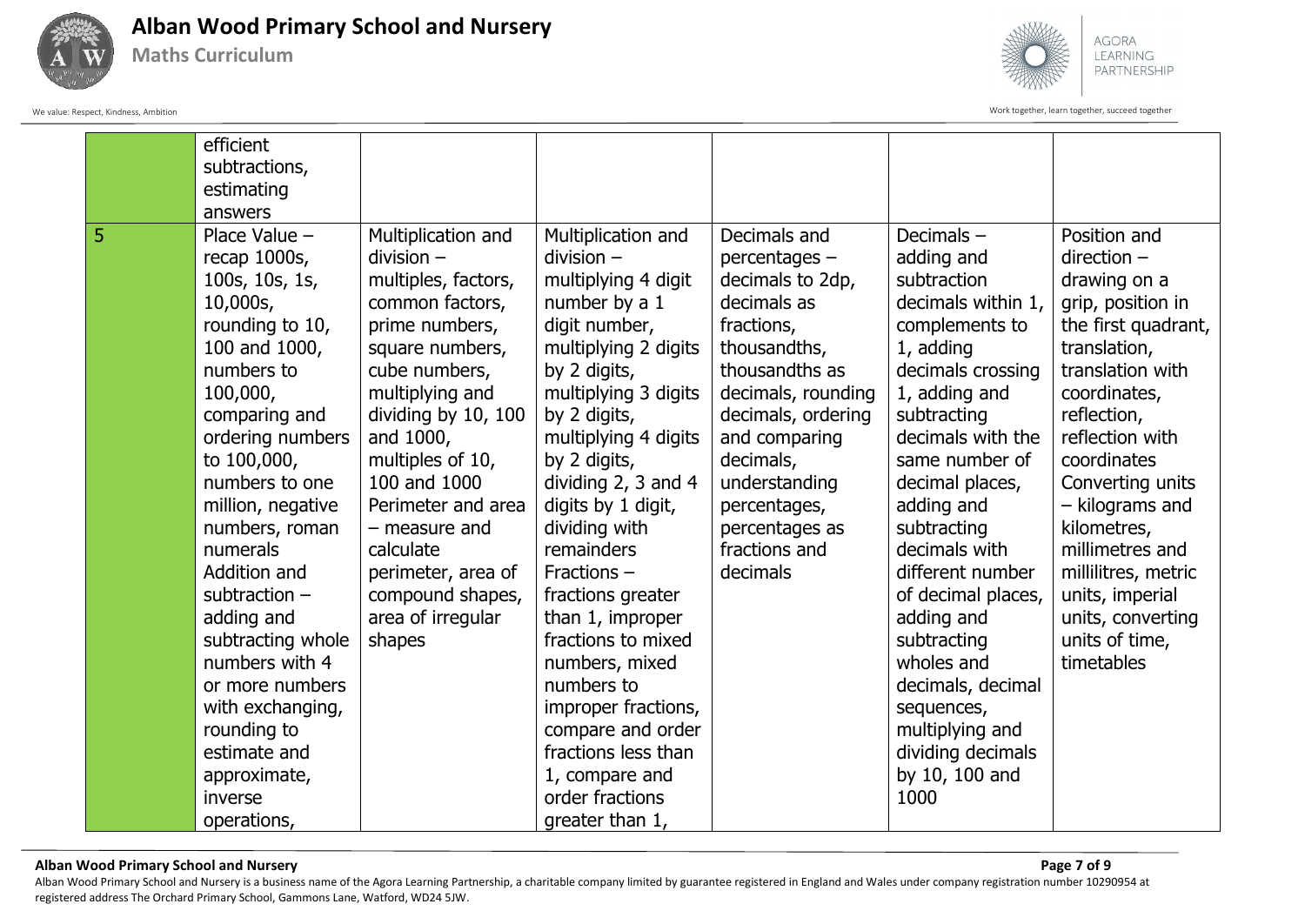

**Maths Curriculum**



We value: Respect, Kindness, Ambition Work together, learn together, succeed together

|   | multistep addition |                                  | adding and          |                                |                                    |           | Properties of                |                                    |
|---|--------------------|----------------------------------|---------------------|--------------------------------|------------------------------------|-----------|------------------------------|------------------------------------|
|   | and subtraction    |                                  | subtraction         |                                |                                    | shape $-$ |                              |                                    |
|   | problems           |                                  | fractions, adding   |                                |                                    |           | measuring angles             |                                    |
|   | Statistics-        |                                  | and subtracting     |                                |                                    |           | in degrees,                  |                                    |
|   | reading and        |                                  | mixed numbers,      |                                |                                    |           | measuring with a             |                                    |
|   | interpreting line  |                                  | subtraction $-$     |                                |                                    |           | protractor,                  |                                    |
|   | graphs, using line |                                  | breaking the        |                                |                                    |           | drawing lines and            |                                    |
|   | graphs to solve    |                                  | whole, multiply     |                                |                                    |           | angles accurately,           |                                    |
|   | problems,          |                                  | mixed numbers by    |                                |                                    |           | calculating angles           |                                    |
|   | reading and        |                                  | integers, fractions |                                |                                    |           | on a straight line,          |                                    |
|   | interpreting       |                                  | as operators        |                                |                                    |           | calculating angles           |                                    |
|   | tables, timetables |                                  |                     |                                |                                    |           | around a point,              |                                    |
|   |                    |                                  |                     |                                |                                    |           | regular and                  |                                    |
|   |                    |                                  |                     |                                |                                    | irregular |                              |                                    |
|   |                    |                                  |                     |                                |                                    |           | polygons,                    |                                    |
|   |                    |                                  |                     |                                |                                    |           | reasoning about              |                                    |
|   |                    |                                  |                     |                                |                                    |           | 3D shapes                    |                                    |
| 6 |                    | Place Value $-$ numbers to 10    |                     |                                | Decimals - three decimal           |           |                              | Statistics - reading, interpreting |
|   |                    | million, comparing and ordering  |                     |                                | places, multiply and divide by     |           |                              | and drawing line graphs, circles,  |
|   |                    | any numbers, rounding any        |                     |                                | 10, 100, 1000, multiplying and     |           |                              | read and interpret pie charts,     |
|   |                    | number, negative numbers         |                     | dividing decimals by integers, |                                    |           | pie charts with percentages, |                                    |
|   |                    | Addition, subtraction,           |                     |                                | division to solve problems,        |           |                              | drawing pie charts, the mean       |
|   |                    | multiplication and division -    |                     |                                | decimals as fractions, fractions   |           |                              |                                    |
|   |                    | adding and subtracting any       |                     | to decimals                    |                                    |           |                              |                                    |
|   |                    | number including multi step      |                     |                                | Percentages – fractions to         |           |                              |                                    |
|   |                    | problems, multiplying 2, 3 and 4 |                     |                                | percentages, equivalent FDP,       |           |                              |                                    |
|   |                    | digit numbers by 2 and 3 digits, |                     |                                | ordering FDP, percentage of        |           |                              |                                    |
|   |                    | short division, long division,   |                     |                                | amounts, percentages of            |           |                              |                                    |
|   |                    | factors, common factors,         |                     |                                | missing amounts                    |           |                              |                                    |
|   |                    | common multiples, prime          |                     |                                | Algebra $-$ Finding a rule 1 and 2 |           |                              |                                    |
|   |                    | numbers to 100, order of         |                     |                                | steps, forming expressions,        |           |                              |                                    |

### **Alban Wood Primary School and Nursery Page 8 of 9**

Alban Wood Primary School and Nursery is a business name of the Agora Learning Partnership, a charitable company limited by guarantee registered in England and Wales under company registration number 10290954 at registered address The Orchard Primary School, Gammons Lane, Watford, WD24 5JW.